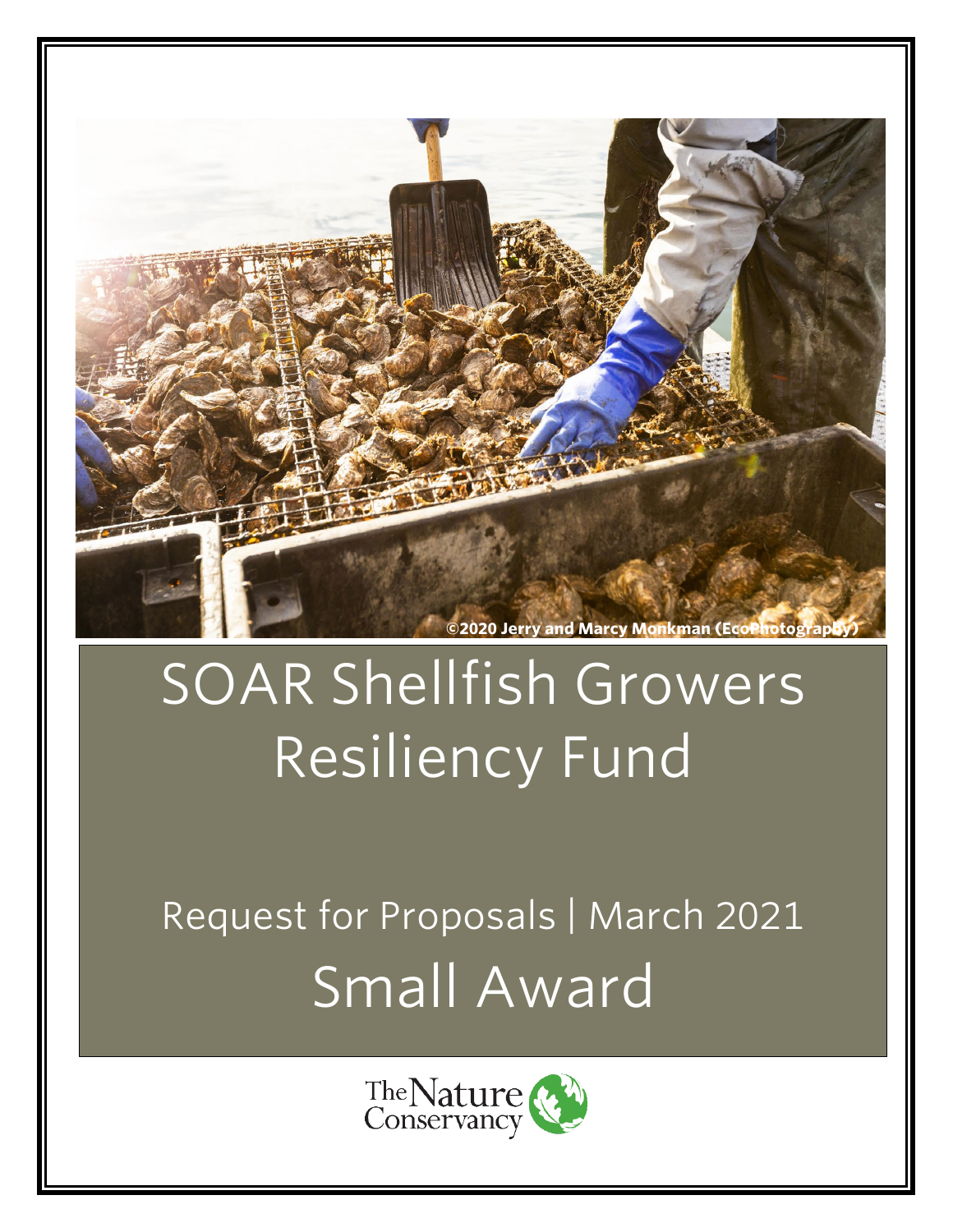

# SOAR Shellfish Growers Resiliency Fund Small RFP Guidelines

# <span id="page-1-0"></span>**Table of Contents**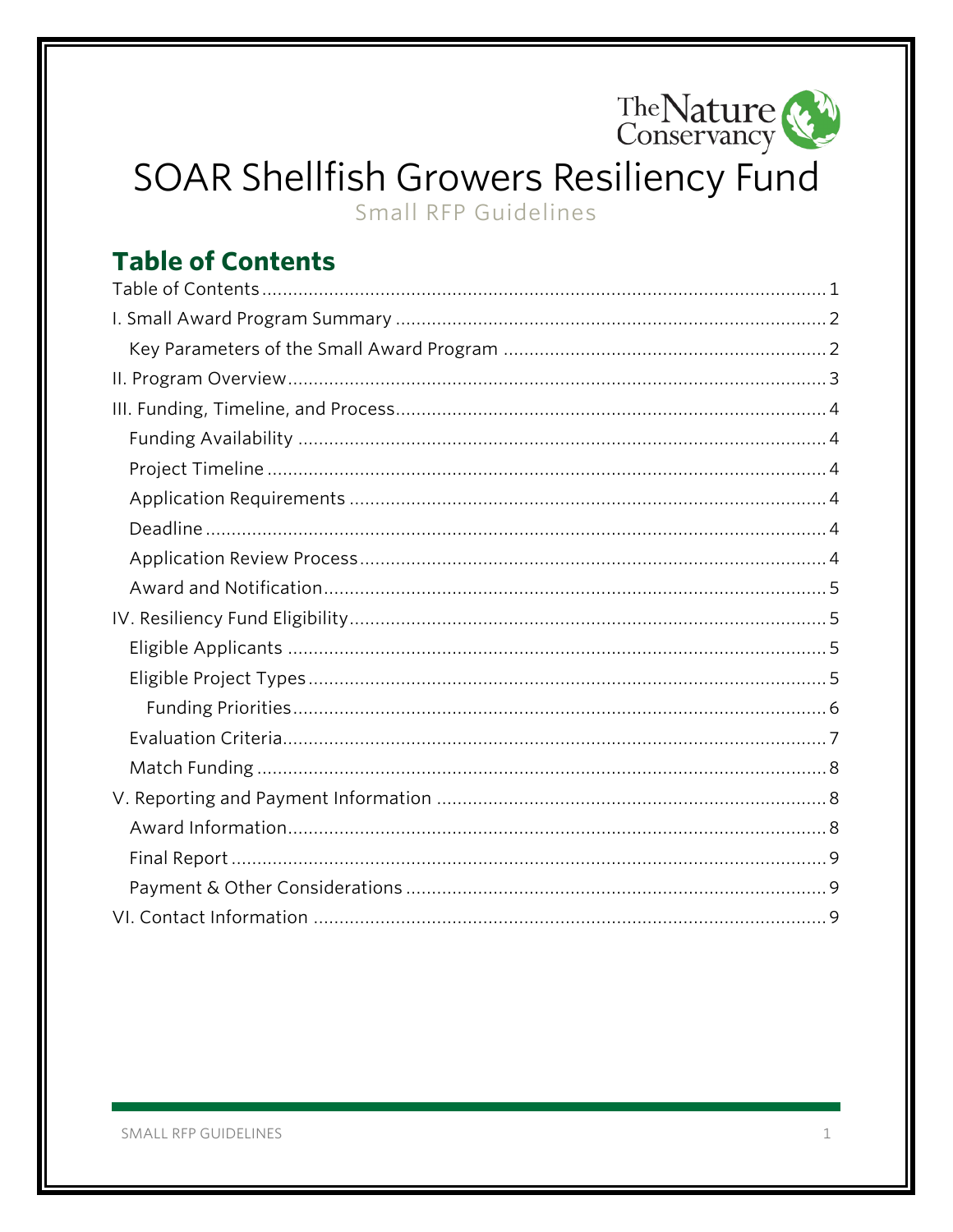

# <span id="page-2-0"></span>**I. Small Award Program Summary**

The SOAR Shellfish Growers Resiliency Fund (Fund) aims to pave the way for a more resilient and sustainable U.S. shellfish industry that benefits the ocean and the communities that rely upon it. The Fund will extend funding to shellfish growers and other aligned organizations to further collaborative marine conservation efforts and increase economic opportunities for shellfish farming in the United States.

The program is divided into two funding tracks: a small-scale award directed mainly toward growers and closely allied organizations and a large-scale award. If you are interest in the large award program, please click [here.](https://www.nature.org/en-us/what-we-do/our-priorities/provide-food-and-water-sustainably/food-and-water-stories/oyster-covid-relief-restoration/?vu=soar&tab_q=tab_container_copy-tab_element_1633269539)

#### <span id="page-2-1"></span>**Key Parameters of the Small Award Program**

**Eligibility:** Shellfish growers and closely aligned organizations that support shellfish aquaculture in the United States are eligible to apply (see section IV).

**Type of Award and Maximum Size:** Depending on the activities proposed in each project, and the legal nature of the Applicant, the selected projects will be awarded either via a contract for services or a grant agreement. TNC reserves the right to select the adequate type of agreement, however Applicants should assess these different alternatives in their proposed budgets.

The maximum award size will be \$20,000 USD, all applicable taxes included.

**Priorities:** The small award program seeks projects that advance the following priorities. See additional details in section IV:

- Farmer engagement in shellfish restoration, marine conservation, or broader environmental outcomes
- Efficient farming operations
- Product marketing to increase demand
- New products and species
- Diversity, equity, and inclusion in the shellfish aquaculture industry

**Award Period:** All project activities must be completed within 1 year of award issuance.

**Application Process:** A streamlined, expedited application process is offered for the small award program consisting of an application form and budget worksheet available for download.

**Deadlines:** The small award program will begin accepting applications following announcement of the RFP on **March 29, 2021.** Applications will be reviewed on rolling basis; the first application deadline will be 9:00 am Eastern Time on **Monday, May 17, 2021.**

A session for questions regarding the RFP will be hosted online on April 28, 2021.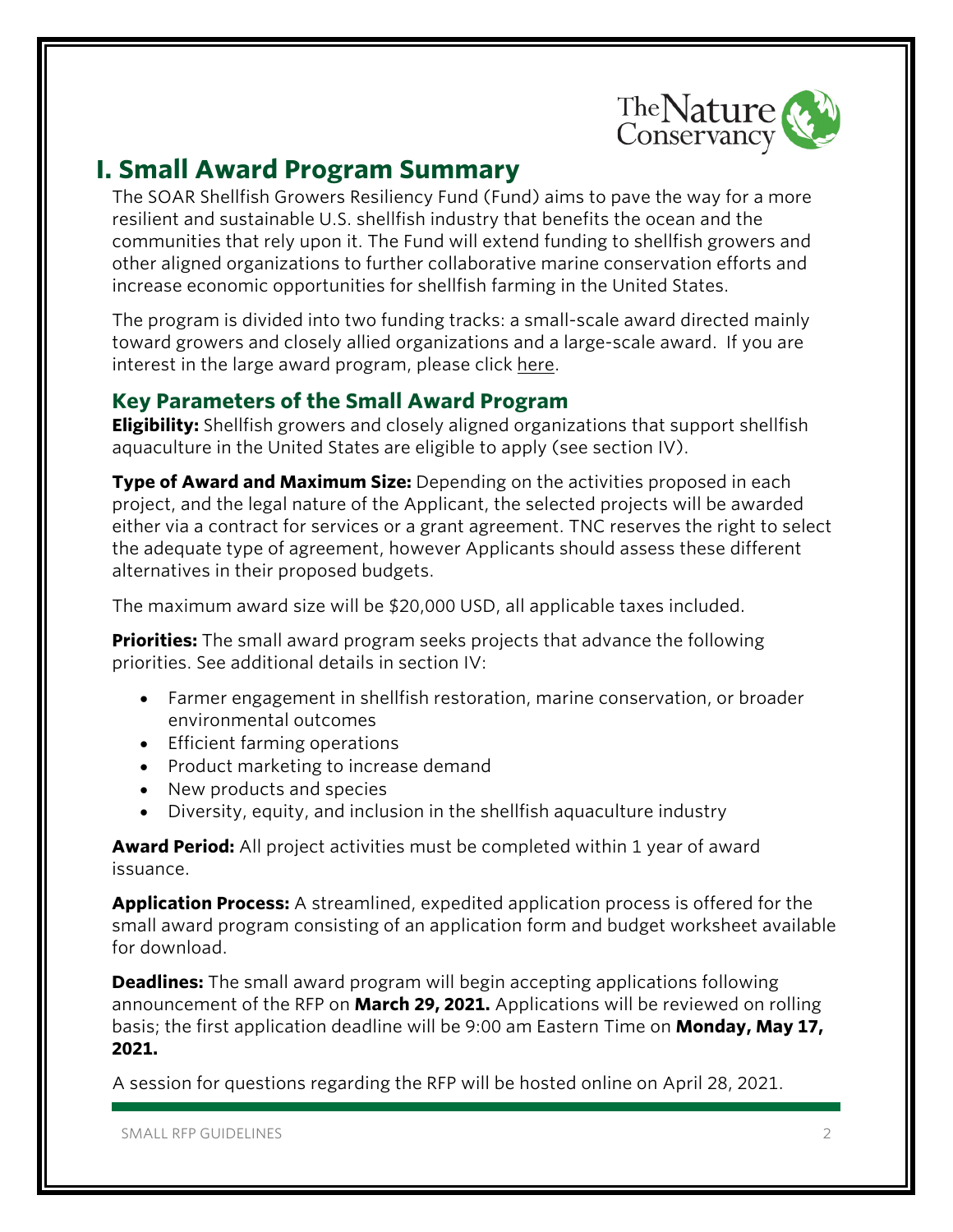

**Review Process:** Pre-established evaluation criteria will be utilized in the review of applications (see section IV).

**Reporting Requirements:** Upon completion of the project, the awardee shall provide TNC a final report, including a financial report. See section V for additional details.

# <span id="page-3-0"></span>**II.Program Overview**

In October of 2020, The Nature Conservancy and The Pew Charitable Trusts, in coordination with shellfish industry, federal, and state partners, launched the Supporting Oyster Aquaculture and Restoration (SOAR) program with the goal of supporting oyster farmers affected by economic slowdowns associated with COVID-19 and rebuilding wild oyster reefs.

Through the establishment of the \$1 million Shellfish Growers Resiliency Fund, SOAR is now focused on addressing the long-term need to build resilience into the shellfish farming industry by supporting innovations that promote environmental co-benefits.

The Fund is built upon a recognition that ensuring the resilience of the U.S. shellfish aquaculture industry is in the interest of conservation. Responsibly managed shellfish farms can provide vital [ecosystem services](https://www.nature.org/en-us/what-we-do/our-insights/perspectives/restorative-aquaculture-for-nature-and-communities/) that benefit ocean health, and shellfish growers can be [critical partners in conservation.](https://www.nature.org/en-us/what-we-do/our-priorities/tackle-climate-change/climate-change-stories/shellfish-growers-climate-coalition/)

The Fund will extend funding to shellfish growers and other aligned organizations to further collaborative marine conservation efforts and increase economic opportunities for shellfish farming in the United States.

The program is divided into two funding tracks. The first track is a small-scale award and the second track is a large-scale award. The small and large award programs have different eligibility requirements, application and reporting requirements, priorities, and deadlines. This document outlines the application, eligibility requirements and timelines for the Shellfish Growers Resiliency Fund small award program. If you are interested in the large award program, which offers awards up to \$100,000 in size, please click [here.](https://www.nature.org/en-us/what-we-do/our-priorities/provide-food-and-water-sustainably/food-and-water-stories/oyster-covid-relief-restoration/?vu=soar&tab_q=tab_container_copy-tab_element_1633269539)

To date, SOAR has focused on the immediate need to provide economic relief to oyster farmers by making available \$2 million for an oyster purchase program to rebuild 27 acres of imperiled native shellfish reefs across 20 restoration sites in seven states.

While the shellfish purchase program was intended to address immediate threats to the shellfish industry posed by COVID-19 in a limited area, it is also important to address the underlying structural issues which have contributed to the acute challenges faced by growers nationally. The industry has traditionally depended on single revenue streams and market outlets, with limited access to financing, a lack of pooled or shared resources and limited up/downstream infrastructure. We recognize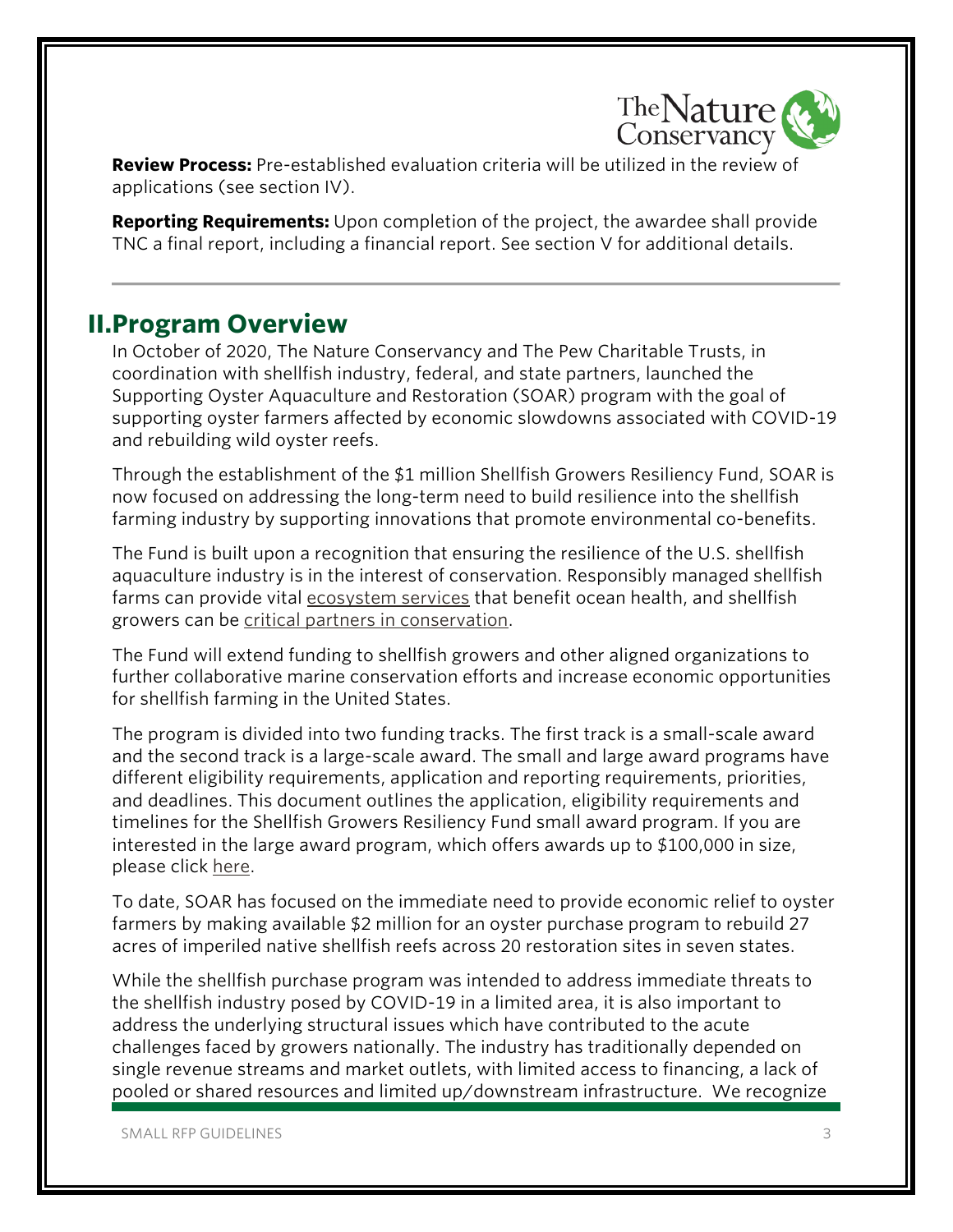

shellfish growers are critical partners whose businesses can help to ensure a healthy ocean due to the ecosystems services that farms provide and the industry's strong engagement in conservation.

# <span id="page-4-0"></span>**III.Funding, Timeline, and Process**

## <span id="page-4-1"></span>**Funding Availability**

Applicants applying for the small award will be eligible to receive up to \$20,000 USD, all applicable taxes included.

## <span id="page-4-2"></span>**Project Timeline**

For the small-scale award, all projects must be completed within a 12-month period, i.e., by August 2022. Please see section V below for reporting requirements.

## <span id="page-4-3"></span>**Application Requirements**

Small-scale awards will follow a streamlined application process. Applicants will be required to fill out an application form and a budget worksheet.

All templates will be available to download on the [SOAR website.](https://www.nature.org/en-us/what-we-do/our-priorities/provide-food-and-water-sustainably/food-and-water-stories/oyster-covid-relief-restoration/?vu=soar&tab_q=tab_container_copy-tab_element_1633269539) The application must be completed in Microsoft Word or PDF. The budget worksheet must be completed in Microsoft Excel.

All applications, including supporting materials, must be submitted in one email to [soar@tnc.org.](mailto:soar@tnc.org) In the subject line, please include the name of the project and "Small RFP".

## <span id="page-4-4"></span>**Deadline**

All applications, including supporting materials, should be sent to [soar@tnc.org.](mailto:soar@tnc.org) To access the application templates and resources, visit the [SOAR website.](https://www.nature.org/en-us/what-we-do/our-priorities/provide-food-and-water-sustainably/food-and-water-stories/oyster-covid-relief-restoration/?vu=soar&tab_q=tab_container_copy-tab_element_1633269539)

Small-scale awards will be reviewed on a rolling basis until all funds have been allocated for the first RFP round. The deadline for the first round is **May 17, 2021**. All applications must be submitted by no later than **9:00 am Eastern Time**.

After the first round of reviews and awards, the application process will re-open for additional applications. The SOAR website will indicate when the application process is reopened and the new deadline for round-two.

## <span id="page-4-5"></span>**Application Review Process**

All applications will be reviewed and graded against the Evaluation Criteria detailed in Section IV.

TNC will host a 90-minute online session to submit questions and receive answers from applicants on April 28, 2021. It is Applicant's duty to inquire about and clarify any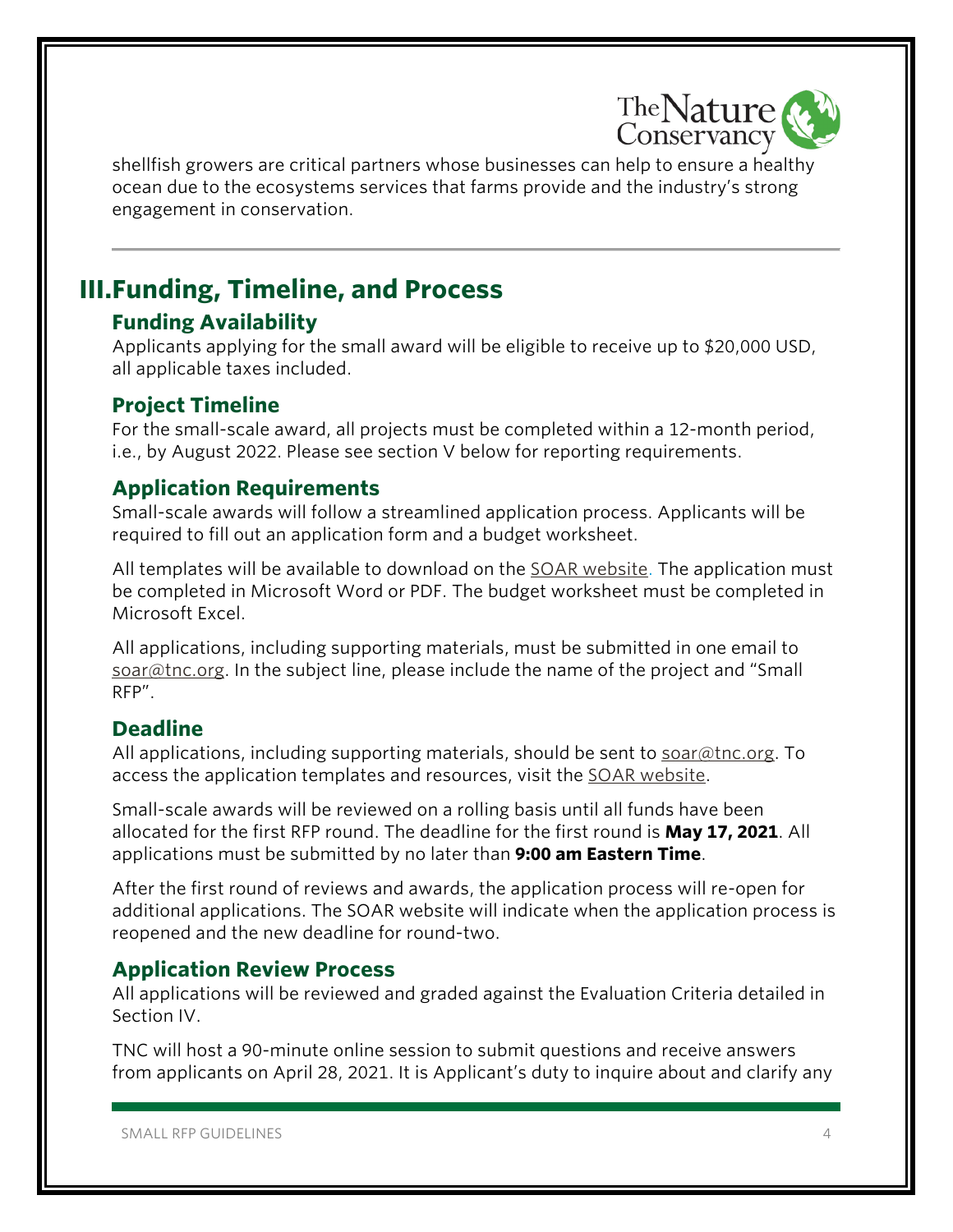

RFP questions that the Applicant does not fully understand or believes may be interpreted in more than one way. TNC, however, is not required to answer all questions that are not pertinent to the RFP or are considered to be TNC's proprietary information.

Applications will be reviewed on a rolling basis by designated experts from The Nature Conservancy, with the advice of The Pew Charitable Trusts and external experts as needed. A soft deadline has been established for small-scale awards. The first round of applications must be submitted by **May 17, 2021**. After the first round of awardees have been announced on the SOAR website, the application process will re-open for additional applications unable to meet the first deadline and if there are remaining funds.

Procurement and awarding activities, such as the review process, will be conducted in a nondiscriminatory manner with fair treatment given to all applicants. TNC reserves the right to reject any and all applications for any reason whatsoever, to waive technicalities, and to pursue the development of proposals in a manner that is in the best interest of the organization mission.

#### <span id="page-5-0"></span>**Award and Notification**

All applicants will be notified via email about their application status. Applications will be declined or fully awarded. The small-scale awards will be announced by no later than June 2021, for the first round of RFPs.

# <span id="page-5-1"></span>**IV.Resiliency Fund Eligibility**

The Fund is open to applicants in the United States. This program seeks to provide funding equitably among the following geographies: West Coast (including Hawaii and Alaska), East Coast, and the Gulf of Mexico.

## <span id="page-5-2"></span>**Eligible Applicants**

Shellfish growers and organizations that directly support the shellfish industry are encouraged to apply to the small-scale award. Eligible organizations for the small award program include, but are not limited to:

- **Shellfish growers**: e.g., oysters, clams, geoducks, mussels, scallops, abalones
- **Shellfish aquaculture industry associations**
- **Supply chain companies supporting aquaculture**: e.g., seafood processors and dealers, hatcheries, gear providers, technology providers

#### <span id="page-5-3"></span>**Eligible Project Types**

Proposed projects must identify and advance at least one of the priorities listed below. All applicants must determine which priority(ies) best represent their project and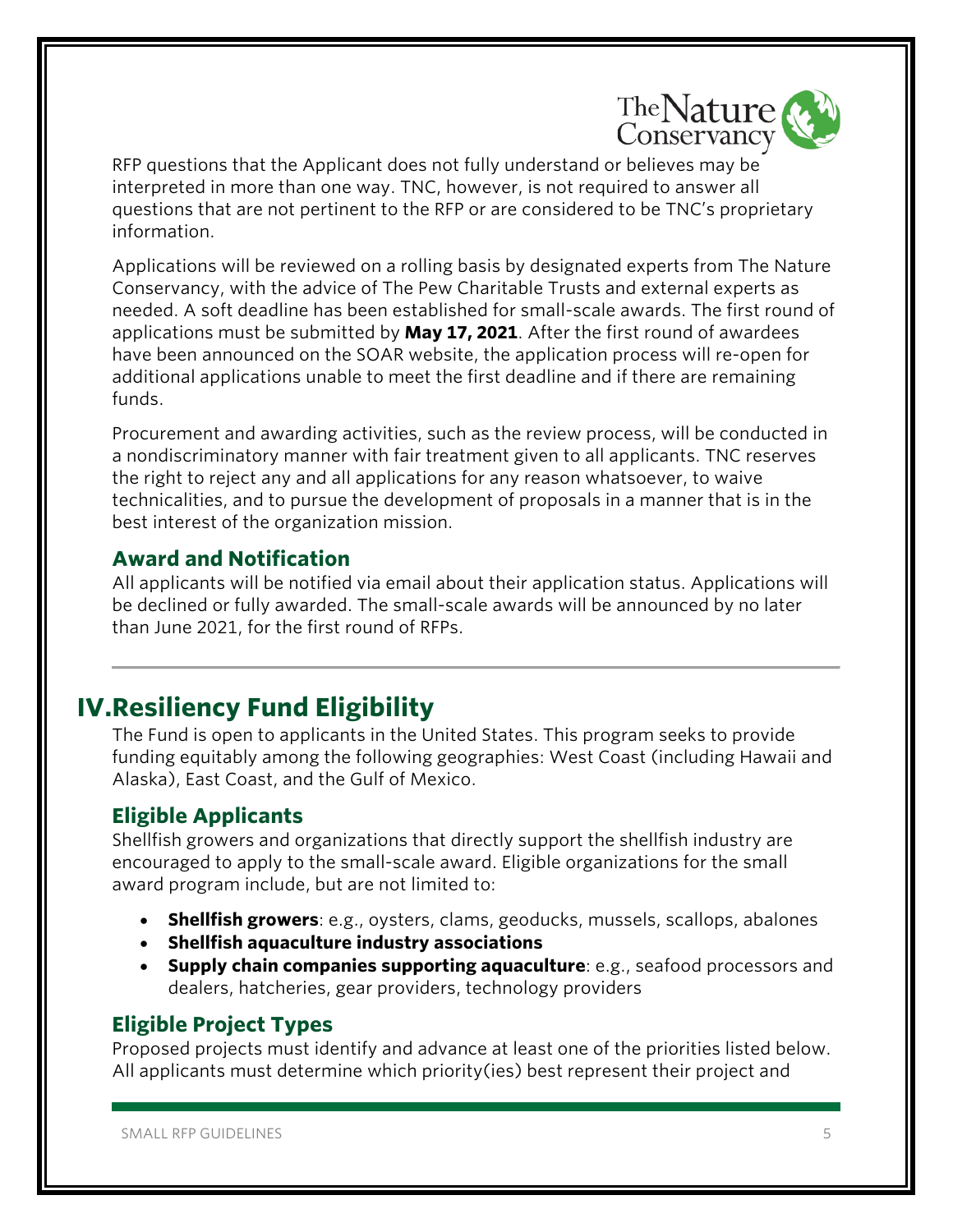

describe that connection clearly in the application. If the project touches on more than one priority, please indicate this in the application.

All applicants must be able to show how their projects can result in a more resilient shellfish industry. Projects that demonstrate linkages to shellfish restoration or broader marine conservation outcomes will be prioritized. The small award program will prioritize shellfish growers and/or organizations that were unable to participate in the SOAR oyster purchase program.

#### <span id="page-6-0"></span>**Funding Priorities**

- **Farmer engagement in shellfish restoration, marine conservation, or environmental outcomes:** Projects that increase farmer engagement in shellfish restoration, marine conservation, or enhance environmental outcomes of farming. Examples include:
	- o Projects that advance efforts that enable linkage of shellfish growers to restoration to promote a new and stable "restoration market" for farmed shellfish and/or shell that represents an added market opportunity (excluding oyster purchases for restoration sites).
	- o Projects that are intended to increase the environmental benefits of shellfish farms (ecosystem service provision) or reduce environmental impacts of farms.
	- o Projects that engage shellfish farmers in efforts to conserve, manage, and protect marine resources.
- **Efficient farming operations:** Projects intended to improve efficiency and cost savings in farming operations and/or provide increased or enhanced industry support services. Examples include:
	- $\circ$  Projects that create new or support existing farmer cooperatives that enable shared farming resources, storage, transport, and marketing.
	- $\circ$  Projects by one or more farms that support testing of new farm designs, gear, or other farming technology, which enhance productivity and reduce costs.
	- $\circ$  Projects that create supply chain improvements for one or more farms, such as wet and dry storage.
	- o Projects that increase quality, consistency, or access to farming inputs, such as hatchery production of shellfish seed.
- **Product marketing to increase demand:** Projects that improve market opportunities for farmed shellfish. Examples include:
	- o Projects by one or more farmers that develop E-Commerce platforms or other direct to consumer outlets for shellfish (e.g. Community Supported Aquaculture programs).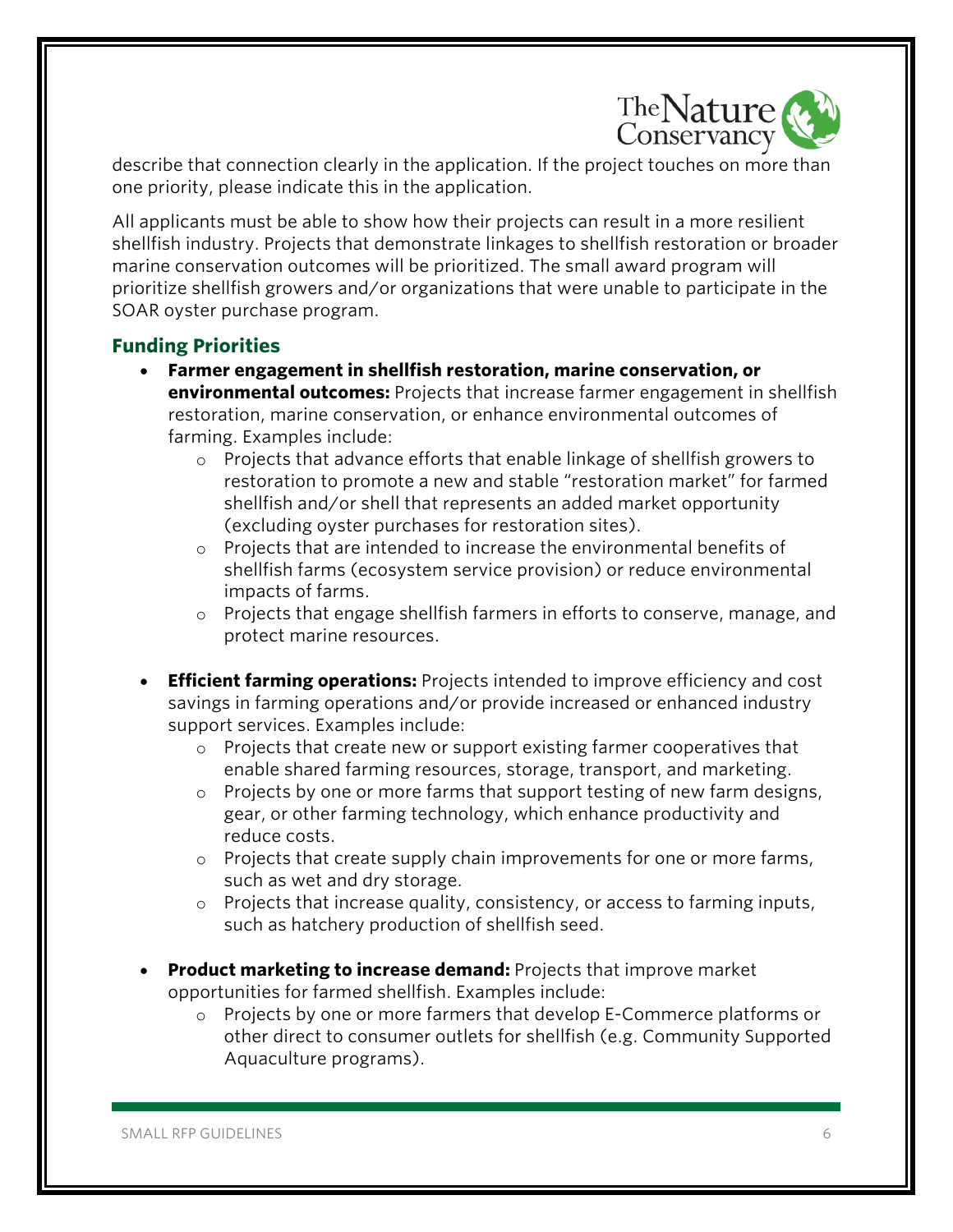

- **New products and species.** Examples include:
	- o Projects by one or more farmers that develop and/or market new, value added, or shelf-stable products.
	- o Projects that purchase farming supplies and enable farmers to test new native/non-introduced species (e.g., seaweed, Olympia oysters, new clam species).
- **Diversity, equity, and inclusion in the shellfish aquaculture industry.**  Examples include:
	- $\circ$  Projects that support a diverse workforce and create opportunities for people of diverse and/or underrepresented backgrounds (e.g., gender, race, ethnicity, socio-economic class, disability).

# <span id="page-7-0"></span>**Evaluation Criteria**

Please see the Resiliency Fund Evaluation Criteria below for a detailed breakdown of the scoring. The following criteria will be used to evaluate applications for the small awards. All applications will be assigned scores ranging from 0 to 100 points. The projects selected for funding will be based on the highest ranking scores and a balance across geographies and priorities.

- **Alignment with priorities (25 points):** This criterion assesses how closely the proposed project aligns with the given priorities listed above. The project should fall clearly under one or more priorities and be able to demonstrate impact.
- **Outcomes are attainable within time period (15 points):** This criterion assesses whether the outcomes and deliverables in the application are realistic and can be accomplished within the 1-year time period.
- **Cost effectiveness of budget (15 points):** This criterion assesses the breakdown of the proposed budget and if the funds have been carefully allocated. The criteria will look to see if the Applicant has used critical thinking to take all costs into consideration.
- **Commitment to diversity, equity, and inclusion (10 points):** This criterion assesses if the project demonstrates engagement with a broader audience or workforce that have been traditionally underrepresented in aquaculture (e.g., gender, race, ethnicity, socio-economic class, disability).
- **Clear plan for sharing outcomes/lessons learned with industry and farmers (10 points):** This criterion assesses how the project may have a larger impact on the aquaculture industry and how lessons learned will be shared with farmers and/or the industry upon completion of the project.
- **Innovative ideas/concepts (10 points):** This criterion assesses if the proposed project provides a unique and innovative solution to a problem or challenge in aquaculture.
- **Clear linkage to shellfish restoration, environmental sustainability of farming operations, or marine conservation (5 points):** This criterion assesses if the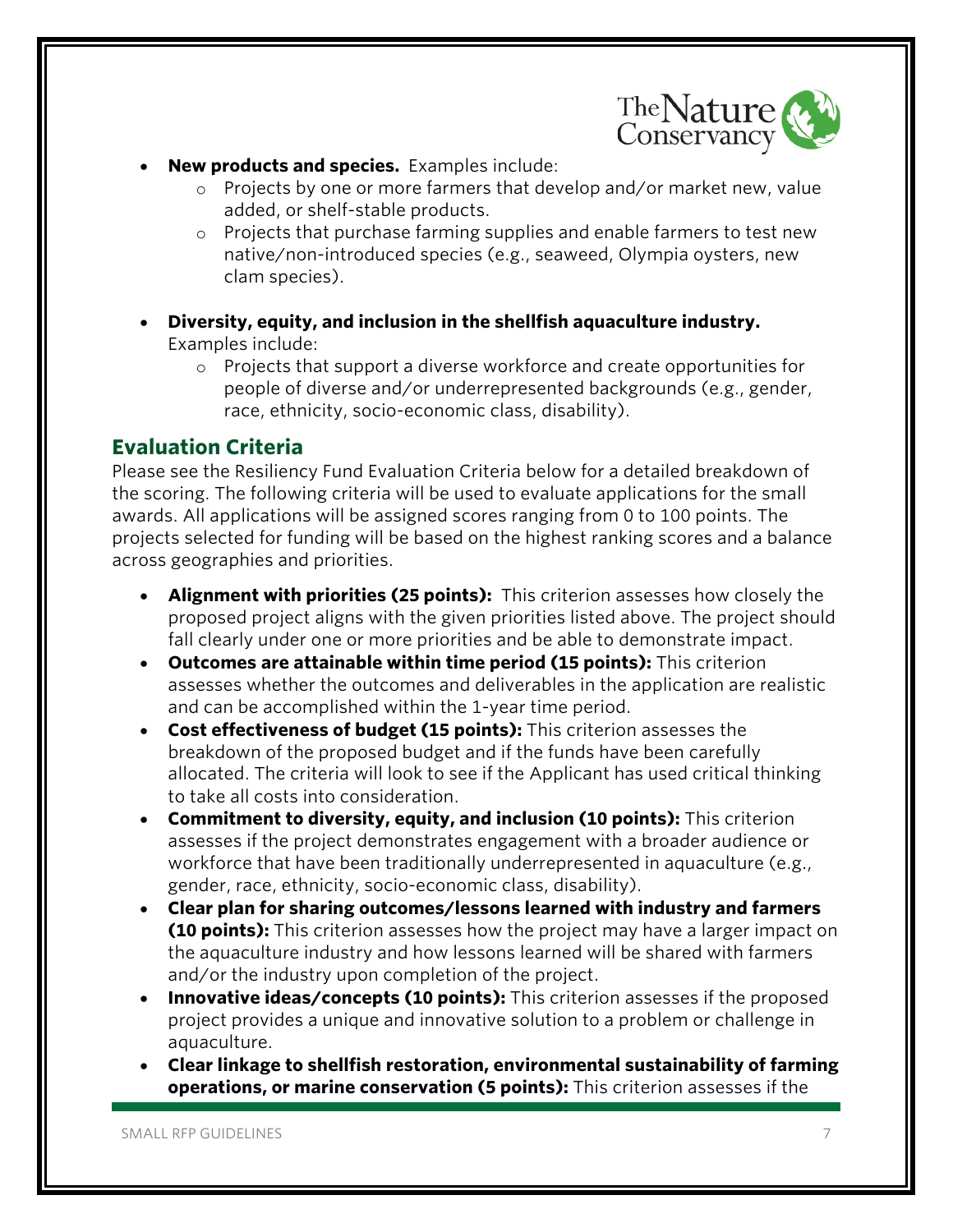

proposed project has a benefit to shellfish restoration efforts, can improve the environmental sustainability of shellfish farming, or increases farmer engagement in marine conservation efforts.

- **Applicant is a shellfish grower that did not receive SOAR purchase program funding (5 points):** This criterion assesses whether the Applicant has already participated and received funds from SOAR's purchase program. The Fund would like to prioritize applicants who have not received funding from SOAR yet.
- **General quality/completeness of application (5 points):** This criterion assesses the quality of the application, which should be filled out completely. The responses should provide clear and detailed explanations within the word count for each prompt.

#### <span id="page-8-0"></span>**Match Funding**

Applications with match funding<sup>[1](#page-8-3)</sup> are encouraged and accounted for in the application process when reviewing the cost effectiveness of the budget. All applications with match funding should indicate if the match is applied for, pledged or in-hand. Accompanying documentation is requested but not required.

SOAR funds are private philanthropic funds and therefore eligible to be used as match toward various public grants. Use of SOAR funds as match toward a larger grant is encouraged.

# <span id="page-8-1"></span>**V.Reporting and Payment Information**

Applicants that are selected to participate in the Shellfish Growers Resiliency Fund program must abide by the information provided below.

#### <span id="page-8-2"></span>**Award Information**

The Nature Conservancy (TNC) serves as the management entity for the SOAR Shellfish Growers Resiliency Fund. Successful applicants will sign an agreement with TNC.

Depending on the activities proposed in each project, and the legal nature of the Applicant, the selected projects will be awarded either via a contract for services or a grant agreement. TNC reserves the right to select the adequate type of agreement, however Applicants should assess these different alternatives in their proposed budgets.

As part of the process, TNC may request copies of documents to ensure that Awardee meets the required eligibility criteria. These documents include but are not limited to

<span id="page-8-3"></span> $1$  Match funds: Resources contributed to the project but are not included in the budget request. This may include "cash matching" funds. It may also include estimate "in-kind" match, such as the cost of uncompensated employee time dedicated to the project, or an appropriate share of uncompensated equipment and/or supplies utilized in the project.